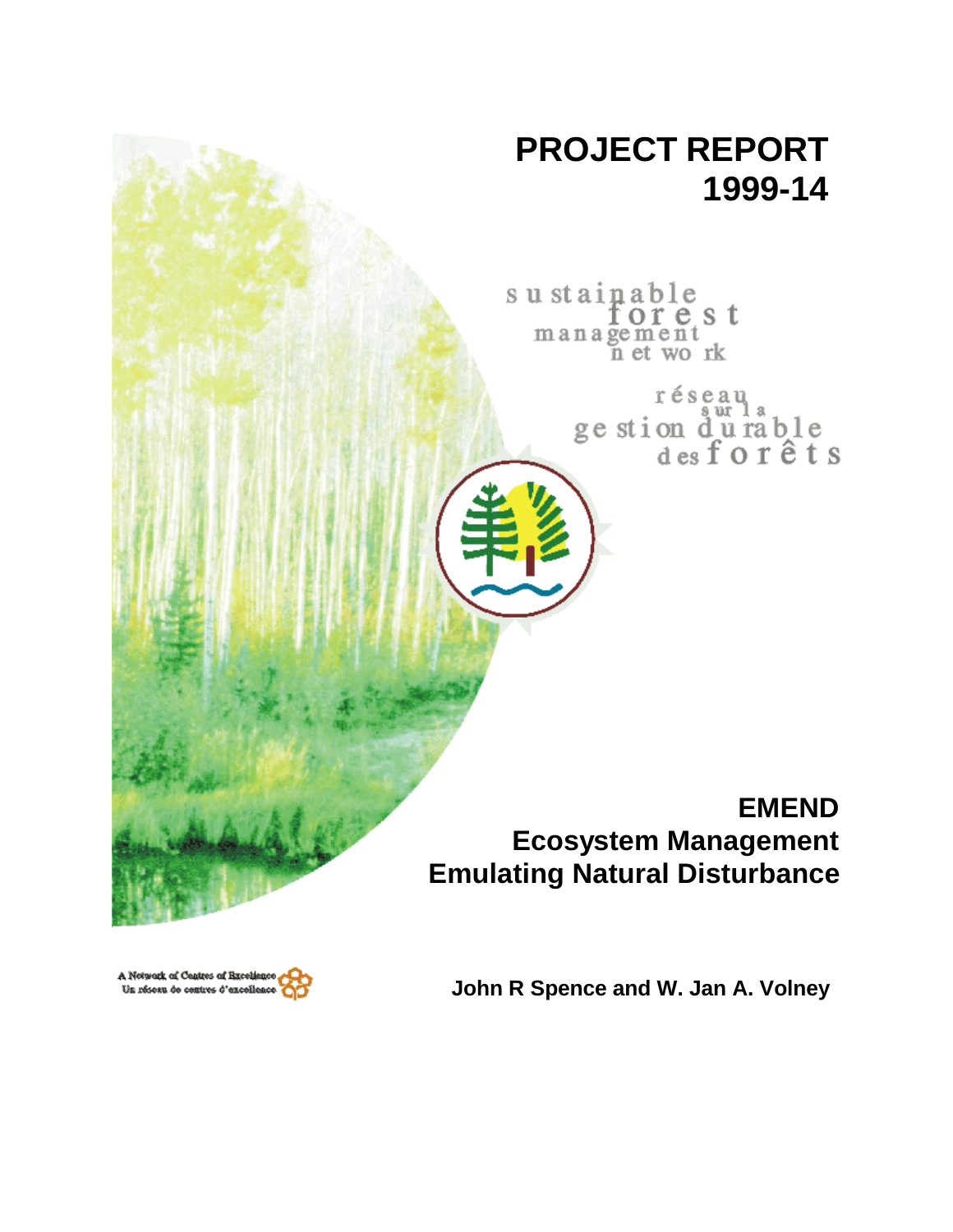For copies of this or other SFM publications contact:

Sustainable Forest Management Network G208 Biological Sciences Building University of Alberta Edmonton, Alberta, T6G 2E9 Ph: (780) 492 6659 Fax: (780) 492 8160 http://www.biology.ualberta.ca/sfm/

ISBN 1-55261-028-4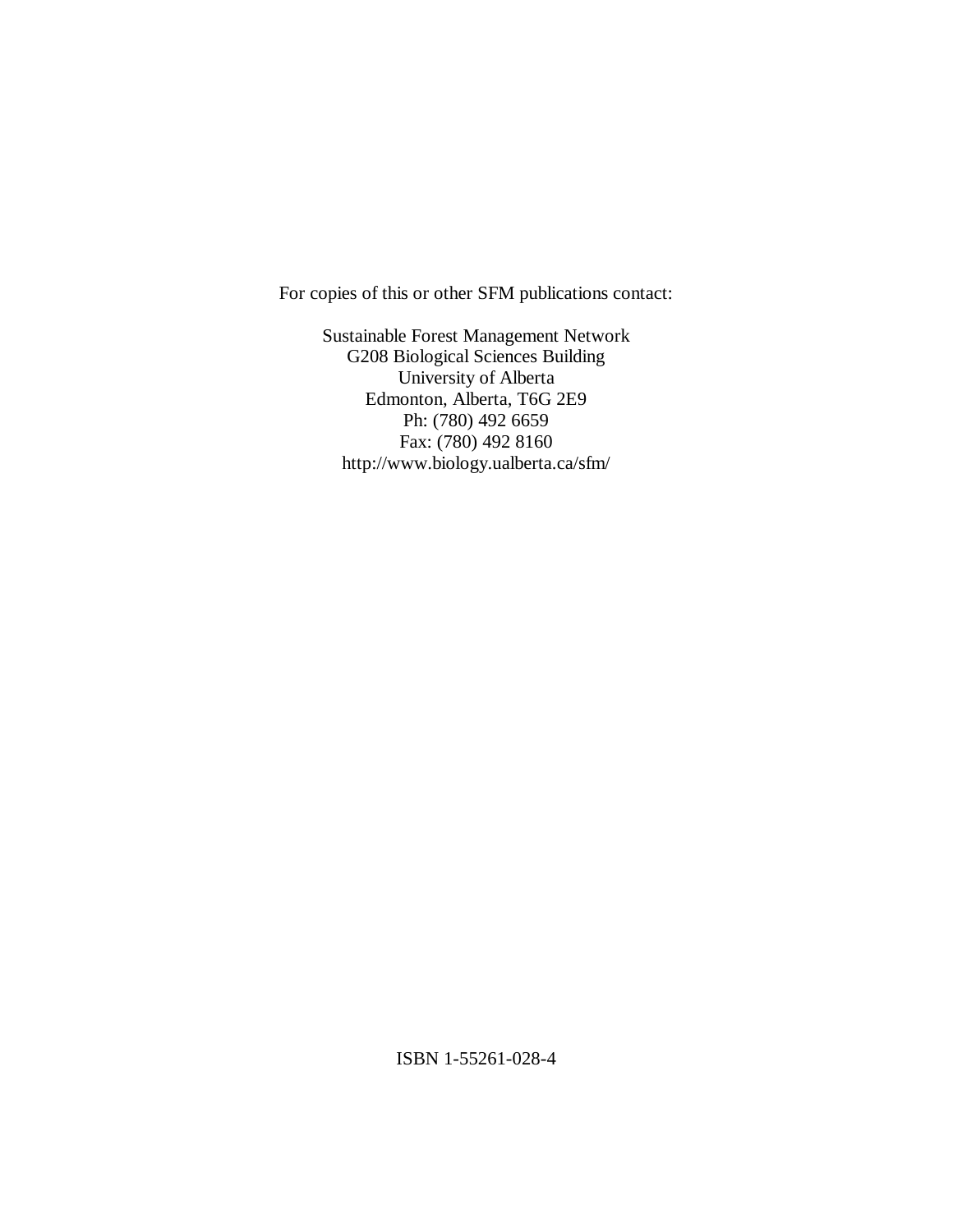# **EMEND**

## **ECOSYSTEM MANAGEMENT EMULATING NATURAL DISTURBANCE**

by

## **John R. Spence**

Department of Biological Sciences University of Alberta, Edmonton

and

## **W. Jan A. Volney**

Canadian Forest Service Northern Forestry Centre, Edmonton

**May 1999**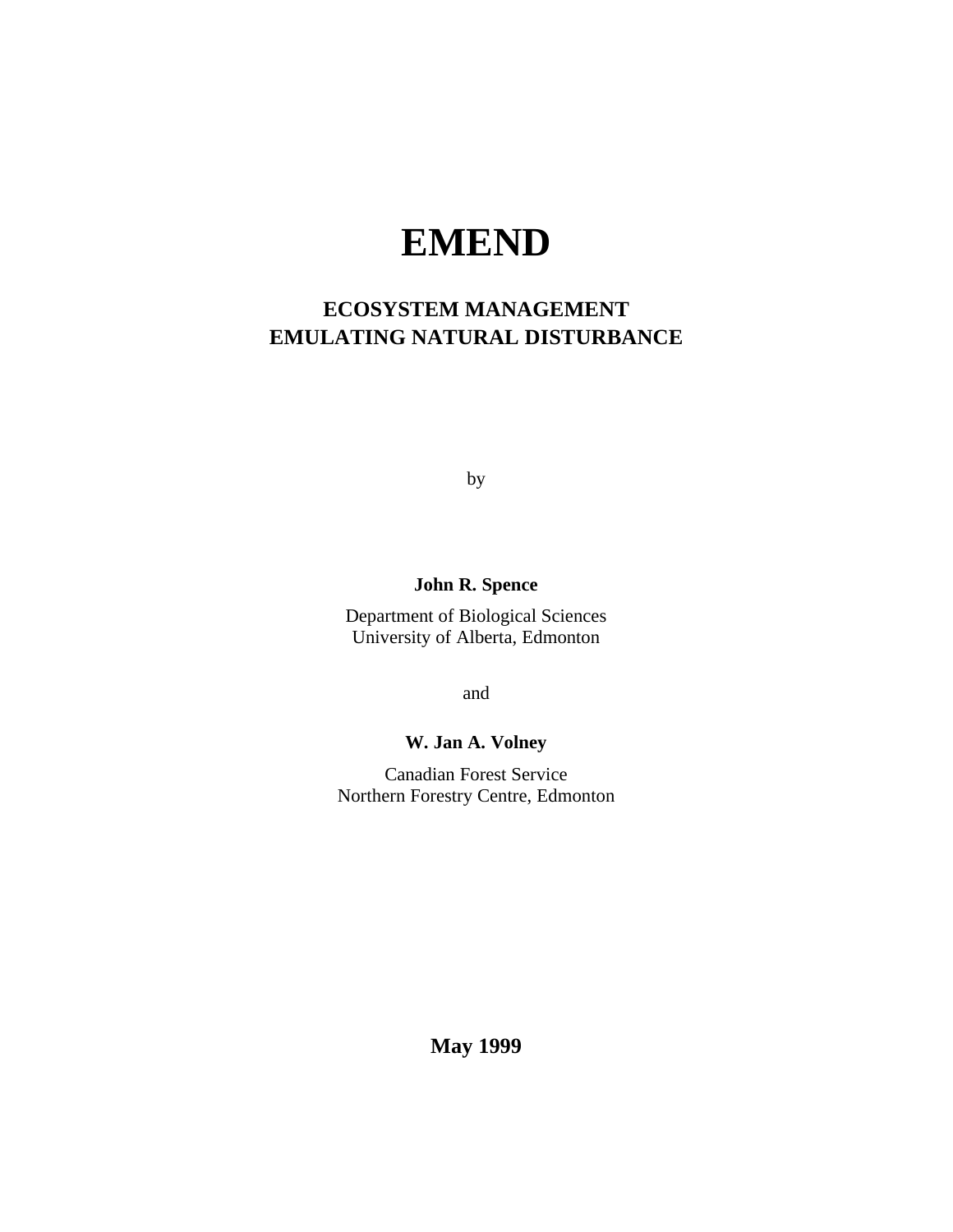## **ABSTRACT**

The EMEND project was established over the two year period of 1997-1999. EMEND research falls into two main categories: 1) collection and analysis of experimentwide data, mainly by a centrally-administered "Core Crew", and 2) research planned and executed by researchers interested in using a more restricted part of the EMEND experiment as a template for their work. This report deals with work done under category 1 and category 2 activities of the Core Crew that enable graduate student projects (the majority of the SFMN funding). During the summer of 1997 a 5-person, SFMNsupported (\$60 K) Core Crew, under the supervision of an industrially funded Project Coordinator, conducted detailed forest surveys through location and measurement of 450 pre-selected plots. This work supported the selection of stands (c. 250 ha) to be used in the experiment representing each of four cover-types characteristic of the northern mixedwood forest. The experiment was laid out on the ground during the winter of 1997- 98 to prepare the site for pre-treatment work in summer 1998. The 1997 data suggested that most stands in NW Alberta move along one of two basic successional pathways after their establishment: i) a slow progression from aspen dominated stands, through mixed stands to conifer dominated stands, or ii) a faster progression from aspen stands with concomitantly established spruce understorey to conifer dominated stands. During the summer of 1998 a 7-person, SFMN-assisted (\$15K) field team, again under an industrially funded Project Coordinator, collected experiment-wide pre-treatment data through establishment and measurement of 600 permanent sample plots (6 plots in each of the 10 ha experimental compartments). Analysis of these data reveal no inadvertent biases in treatment allocation with respect to basic mensurational characteristics of the stands. Some significant variation in stand density has been effectively dealt with by blocking in the design. Thus, a strong inferential basis for EMEND is assured. Analysis of variation across cover-types suggests that aspen-dominated stands in the area have not yet reached the self-thinning equilibrium.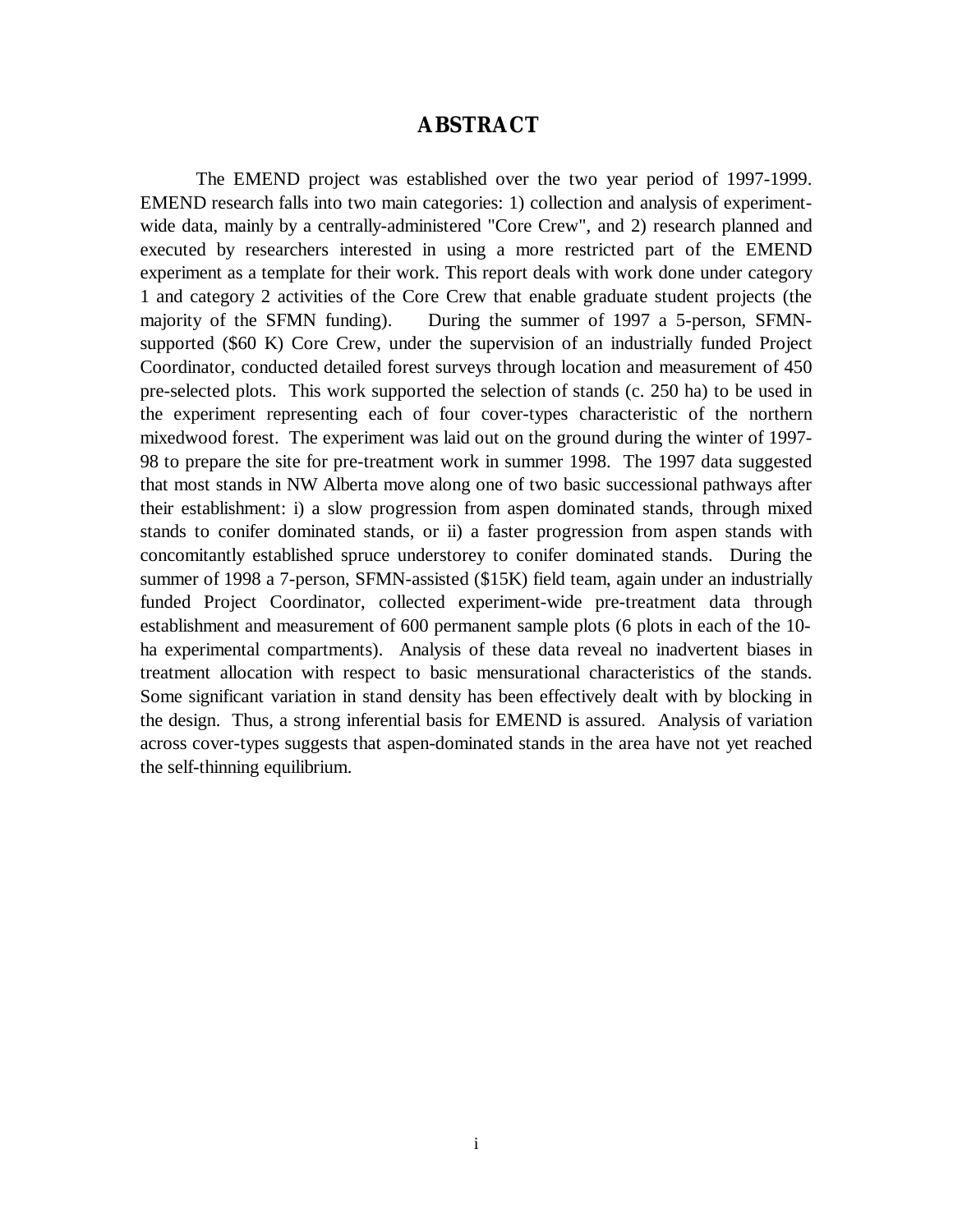## **INTRODUCTION**

The EMEND partnership, which has its roots in the initiation of the Sustainable Forest Management Network (SFMN), aims to deliver sustained basic research in support of forest management in NW Alberta. Forestry is changing worldwide, motivated by tangible social pressures, market forces and the desire of the industry to better manage the resource. Thus, the former widespread approach of "sustained-yield" management with predominant focus on fibre generation is giving way to development of new ecologically based management systems. In addition to meeting reasonable fibre production targets, these new management systems will have explicit goals with respect to ecological integrity and conservation of biodiversity. Both the Rio Convention on Biodiversity and the Kyoto Agreement on Carbon, signed by the Canadian government, also favour this direction, and such international commitments have serious implications for the forestry sector and the economic well-being of Canadians. The Canadian forest industry is poised to lead the global move toward innovative management and to fulfill international obligations through research-management partnerships.

Although forest management based on natural disturbance regimes is often touted as the best modern approach to sustainability, there is insufficient basic knowledge on which to base forward looking management (further discussion in Spence *et al.* 1999a). Canadian Forest Products LTD (CANFOR) and Daishowa-Marubeni International LTD (DMI) approached a group of University and Canadian Forest Service (CFS) researchers with this general problem in September 1995, seeking to stimulate research to support management initiatives and planning. They articulated two underlying motivations: i) to develop a sustained basic research environment to provide foundations for long-term management planning based on emulation of critical aspects of natural disturbance, and ii) to ensure that highly qualified personnel would be trained and available to fill anticipated needs for innovative managers in the forestry sector.

Starting in November 1995, a group of Alberta-based researchers initiated meetings with industry personnel to better define research needs and establish shorter-term objectives. Early in the planning process scientists from the Forest Engineering Research Institute of Canada (FERIC) and the Alberta Research Council (ARC), and social scientists from the Department of Rural Economy, UA and the CFS), were invited to participate. Eleven such meetings were held in Edmonton and in northern Alberta during the 18 month period between November 1995 and April 1997. From these lively sessions emerged the basic concept of EMEND ("Ecosystem Management Emulating Natural Disturbance"), which coupled industry needs to a multidisciplinary research project suitable for training graduate students in the basic and applied science and economics required for effective forest management. See Spence *et al.* (1999b) for a more detailed summary of the historical background of the project.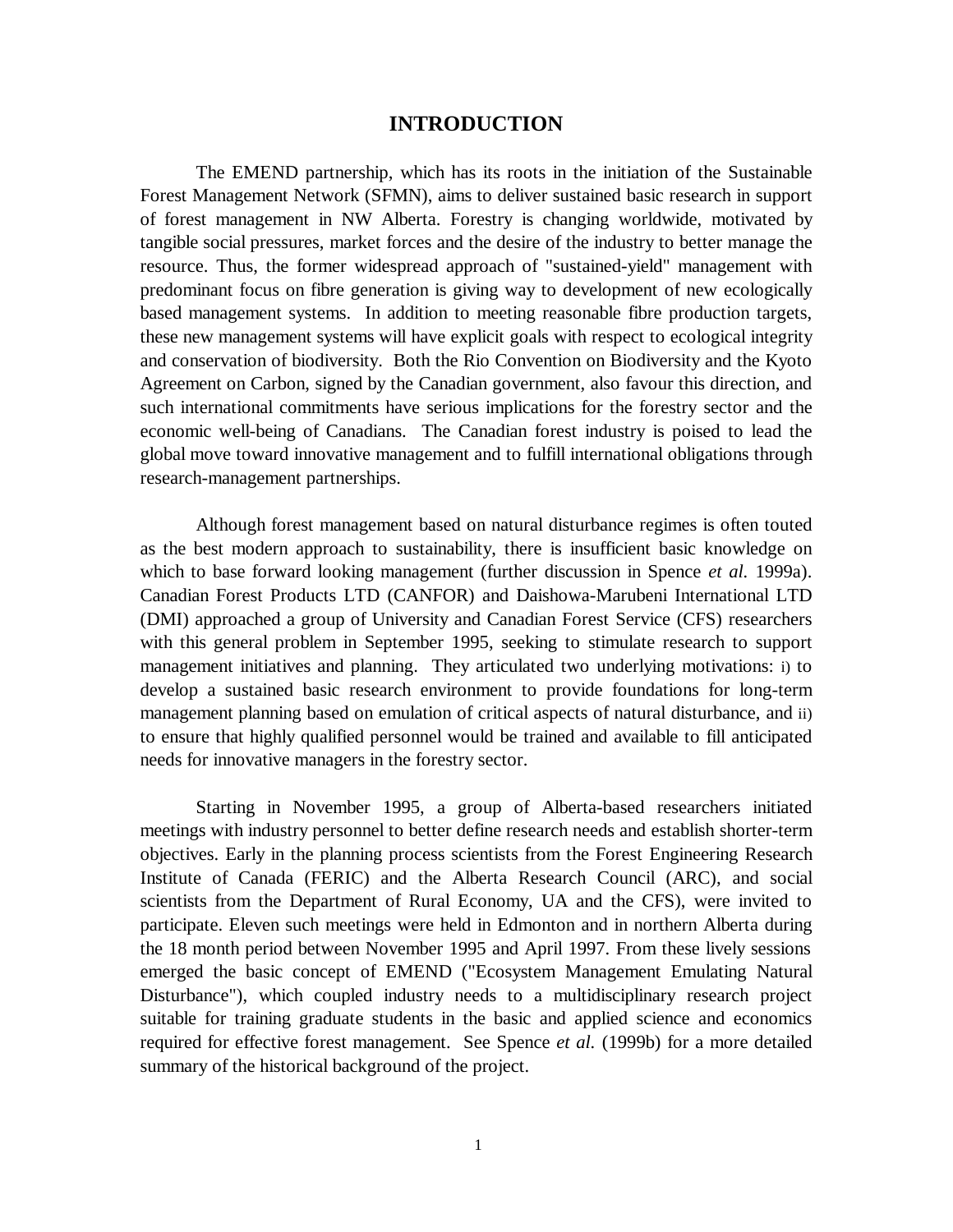The overall EMEND experiment has been designed to explore the short- and longterm consequences of innovative harvest and silvicultural prescriptions for biodiversity, site productivity, carbon storage, hydrological features, and regional economics (see Volney *et al.* 1999). An important goal is to test the "natural disturbance hypothesis" by asking if ecological features of stands exposed to alternative practices are comparable to the same features in stands originating from experimental burns. Research focuses on the amount and type of residual forest structure required to ensure healthy forest ecosystems capable of meeting sustained multiple-use needs. Within this focus, the overall objectives of the EMEND project are: i) to determine which forest harvest and regenerative practices best maintain biotic communities, spatial patterns of forest structure, functional ecosystem integrity in comparison with mixed-wood landscapes that have arisen through wildfire and other inherent natural disturbances; and ii) to employ economic and social analyses to evaluate these practices in terms of economic viability, sustainability and social acceptability (Spence *et al.* 1999b, Volney *et al.* 1999).

In order to meet the expressed management needs of our industrial partners, EMEND research is being conducted in four cover-types that provide critical focus for management in the successional continuum of the boreal mixedwood forest in NW Alberta. These cover-types are as follows: 1) Aspen-dominated (ADom), >70% of canopy trees as *Populus tremuloides* or *Populus balasmifera*; 2) Aspen-dominated with Spruce understory (ADomU), as in ADom but with understory of *Picea glauca* at least 30% as tall as canopy; 3) Mixed (Mixed), both hardwood and softwood components comprising 40-50% of the canopy trees in the stand; and 4) Conifer-dominated (CDom) >70% of canopy trees as *Picea glauca*. All treatments included in the overall harvesting experiment as defined in our SFMN proposals, except "high-intensity" burns are replicated 3 times in each cover-type. The five harvest treatments (clear-cut, 10%, 20%, 50% and 75% residual green trees) were applied during winter 1998-99 and the three burning treatments are being applied through the summer and autumn of 1999. Each treatment block also contains an uncut check compartment (see Volney *et al.* 1999).

Research comprising the EMEND project falls into two main categories: 1) collection and analysis of experiment-wide data, mainly by the "Core Crew", required to ensure that comparisons of treatments can be made over all four forest cover-types treated in the experiment, and 2) research planned and executed by researchers interested in using a more restricted part of the EMEND experiment as a template for their work. Work done under category 2 is more appropriate for projects by graduate students. The Core Crew has contributed directly to research in category 2 by a) selecting and preparing the EMEND sites for study, and through b) direct assistance with field work under category two during times of peak load for the researchers involved.

This interim report deals with work done under categories 1 and 2a, as defined above. These initial two years of the core EMEND research effort, partially supported by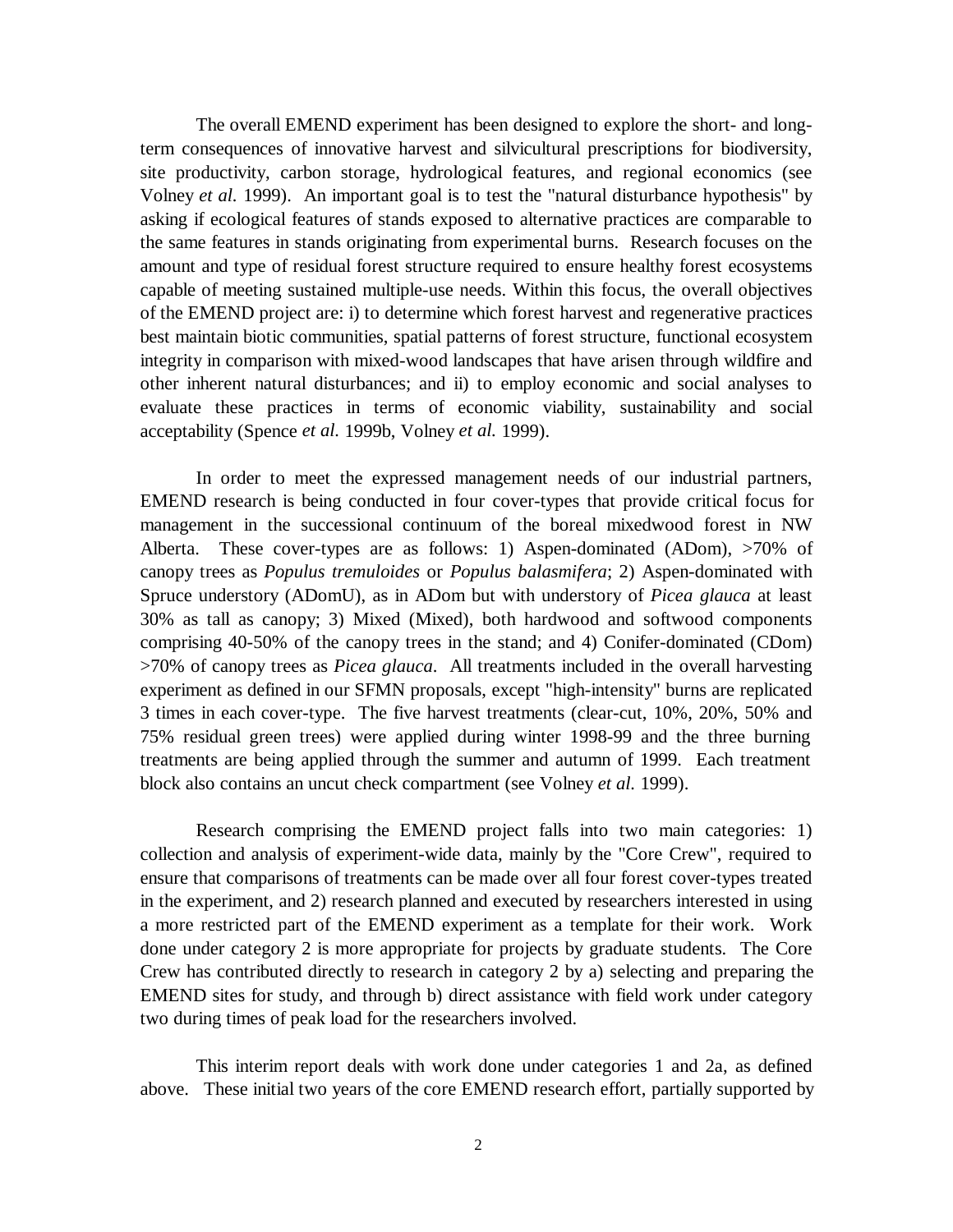SFMN funding in 1997-98 (\$60K) and 1998-99 (\$15K), have delivered excellent "bang for the buck" on SFMN investment (*<* 20% of what has been required just to support the core activities to date). Core EMEND work has focused on site selection, fine-tuning the experimental design, laying out the experimental compartments and access routes on the ground and collecting pre-treatment data as required for various components of the project. Although frequently misunderstood within the SFMN, the core efforts are **the main vehicle for delivery of crucial research** (focused on the experiment-wide objectives of the EMEND experiment), in addition to ensuring the necessary infrastructure and networking required by a large, multidisciplinary project like EMEND.

This report is delivered with a caveat. From the initiation of work to deliver the EMEND experiment, a 4-year time-frame was planned for initial efforts in three phases: i) stand selection and spatial lay-out for the experiment absorbed year 1 (1997-98); ii) collection of baseline, pre-treatment data absorbed year 2 (1998-99); and iii) collection of post-treatment data about initial effects of the experiment are planned for years 3 (1999- 2000) and 4 (2000-01) and longer if required to carefully monitor all experimental burns for two field seasons after application of experimental treatments. In addition, our industrial partners firmly intend to monitor the experiment periodically for a full rotation (60-80 yrs), the time-frame over which forest management must be effective.

We are now at the end of year 2 of the initial EMEND process, as defined above. The core research efforts in years 1 and 2 are described by year below. Some pretreatment data useful for comparing the cover-types assessing the experimental design have been analysed explicitly for the purposes of this report and these are presented. Of course, given the structure of the experiment, most of the pre-treatment data, by themselves, are of little interest with respect to the main goals of the research program and simply provide no basis for even preliminary conclusions relevant to the objectives of EMEND. The relevant data, analyses and inferences will be presented in the final reports and publications from the initial phase of the project. In ecological work of this scope, victory belongs to those who stay the course.

## **SUMMARY OF DATA ANALYSIS**

#### **Year 1 (1997-98)**

#### *Stand selection and characterization*

By the time the first SFMN funding was awarded for EMEND, there had already been an extensive period of planning and interaction of forest industry and research personnel, as described above, to develop scientifically rigorous research that would meet industrial needs. By April 1997, we had selected a general site for the study in the P1 Management Zone and planned a basic experiment to explore the impacts of a range of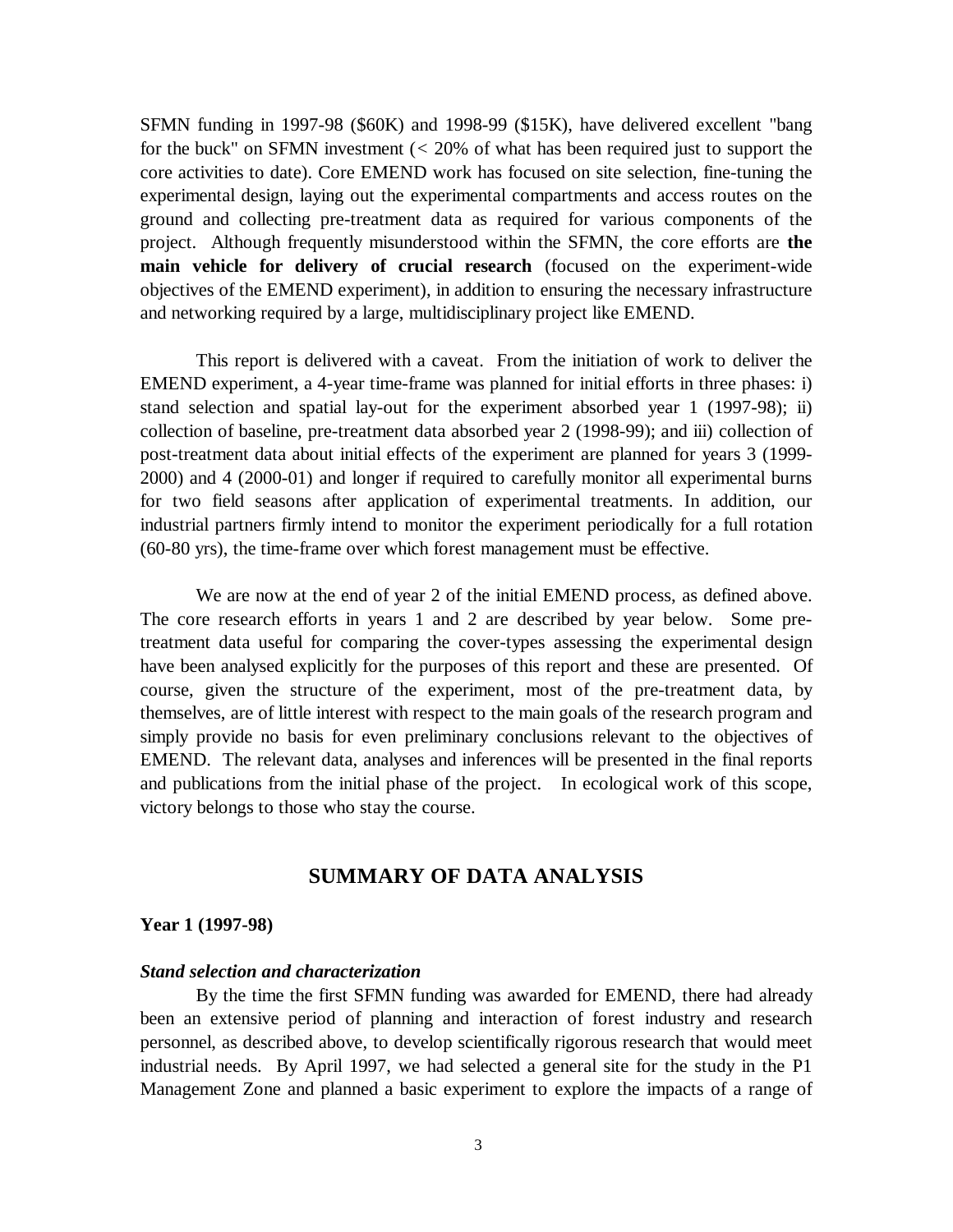fire and harvest treatments on the four distinct forest cover-types that characterize the mixedwood forest of NW Alberta. The size of the experiment was limited pragmatically by the amount of the coniferous timber that the CANFOR mill at Hines Creek could use in a single year. Given volume estimates available from cruise data, experimental treatments could be replicated in three blocks of stands representing each of the four cover-types with treatment compartment sizes limited to c. 10 ha.

Our first task was to choose the *c.* 250 ha of each cover-type (*i.e.*, total land base of *c.* 1000 ha) to be used for the experiment, from the pool of stands available in the area selected for the study (*c.* 3000 ha). Although not research *per se*, careful site selection is essential in large-scale experiments, which are nonetheless limited with respect to replication. The usefulness of all subsequent research depends directly on careful site selection. Our goal was to select stands that could be blocked in relatively homogeneous replicates in order to maximize our ability to effectively isolate treatment effects from background variation within cover types. We used data in the Phase IV inventory together with spatial considerations about blocking and access to select stands for further study. We aimed to collect detailed data for the most similar stands in each cover-type up to an initial survey area of 400-450 ha .

Between May and August 1997, a six-person field team (the "Core Crew") led by Project Coordinator, Lisa Cuthbertson, collected data about these candidate stands, assisted with stand selection and characterized the four cover-types with respect to ecological important features. The SFMN Funding supported the salaries of the five undergraduate assistants, purchase of an additional quad required for Core Crew work, transportation and materials and supplies used by the Core Crew in conducting their assigned duties. Other expenses, including camp costs, safety training, helicopter time and the salary and benefits of Ms. Cuthbertson, were covered mainly by our two industrial partners, CANFOR and DMI.

During May to mid-July the Core Crew located and visited stands in this never-cut forest, with quad access permitted only along the axis provided by the DMI and CANFOR forest roads and a few cut-lines. Each stand was sampled for mensurational characteristics of canopy trees using a system of  $50 \times 2$  cm strip plots, laid out in advance to sample mapped stand polygons at random locations. The following characteristics were measured: species identity, diameter at breast height (DBH), height to live crown (HLC), and spacing of all trees > 9 cm DBH. Also, the first canopy dominant or co-dominant tree on each plot was also cored; the cores were mounted and analysed to establish a representative tree age for each stand. Number of plots was allocated to each stand in proportion to stand area. In all 450 such plots were located, installed and sampled.

Stands to be used for the EMEND experiment were selected by a group of EMEND researchers, based on analysis the mensurational data during late July 1997. In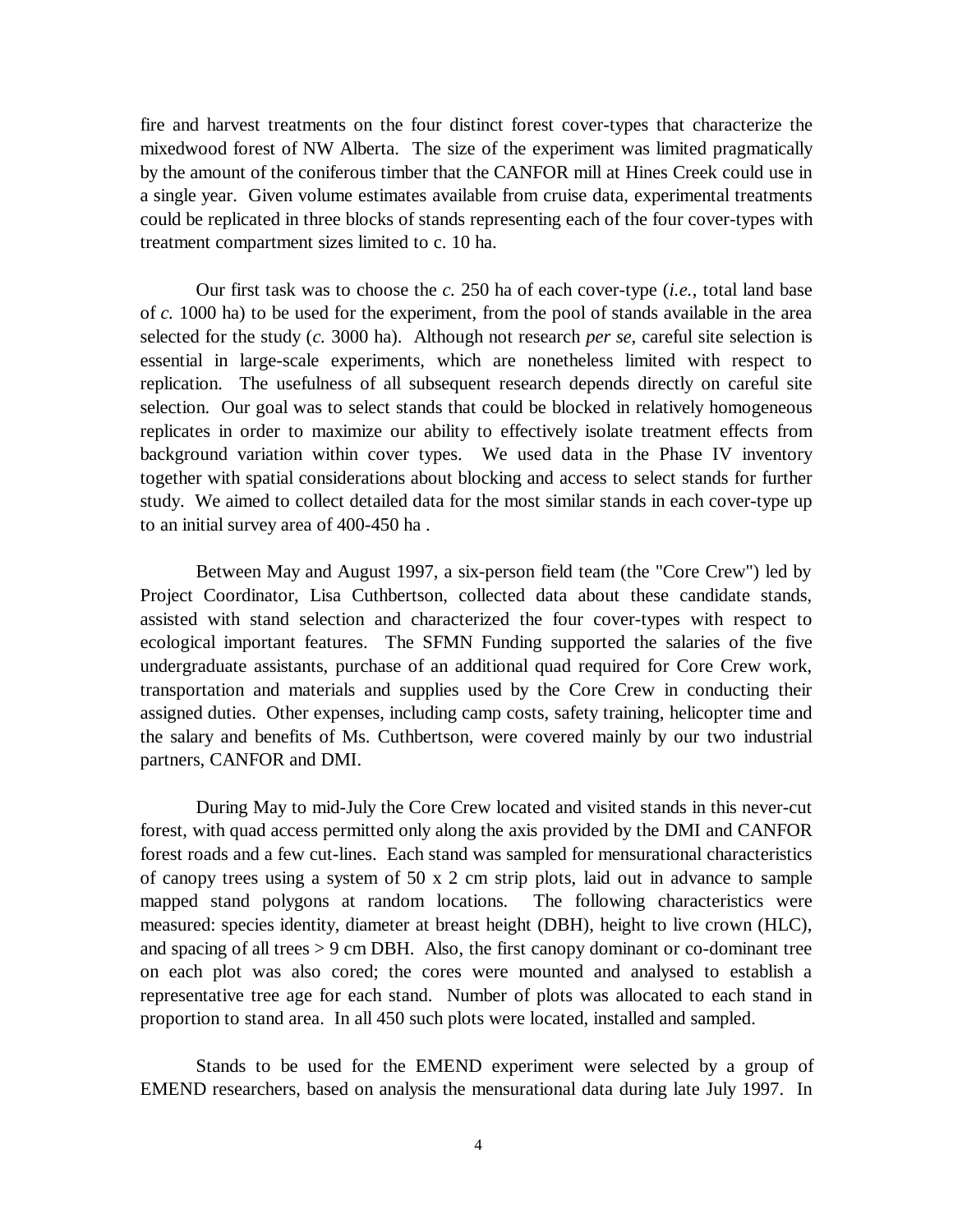so far as possible, we sought to standardize stand age and volume within replicates and across cover-types by keeping the standard errors (SE) for these parameters within 10% of the mean, while at the same time, achieving a reasonable dispersion of replicates on the landscape. Of course, some trade-offs between stand homogeneity and dispersion were required, and because the distribution of stands was determined by natural processes an ideal dispersion of replicates was not possible to achieve. Nonetheless, we were reasonably successful with stand selection, as described below.

Mean age of poplar canopy trees ranged from 82-97 years with the oldest trees found in CDom and Mixed stands and the youngest trees found in ADom and ADomU stands. In all cases,  $SEs$  were  $\langle 10\%$  of the mean age (Fig. 1) and there was no significant difference across cover types with respect to aspen age  $(F=1.64, df=3.20, P=0.21)$ . Ages



Figure 1. Variation in mean tree age across cover-types at the EMEND site.

of canopy spruce, as expected from knowledge of the prevailing successional sequence, were more variable across cover-types, ranging from 62-124 years, and the differences in age across cover types were highly significant (F=10.47, df=3,17, P=0.0004). For all cover-types, except ADom, however, the stands selected had SEs within 10% of the mean for spruce age as well. Post-hoc comparisons at the 0.05 level using Schéffe's procedure showed that CDom stands had significantly older spruce trees than ADom or ADomU stands, and that spruce in the Mixed stands were significantly older than those in the ADomU stands, but not older than those in the ADom stands.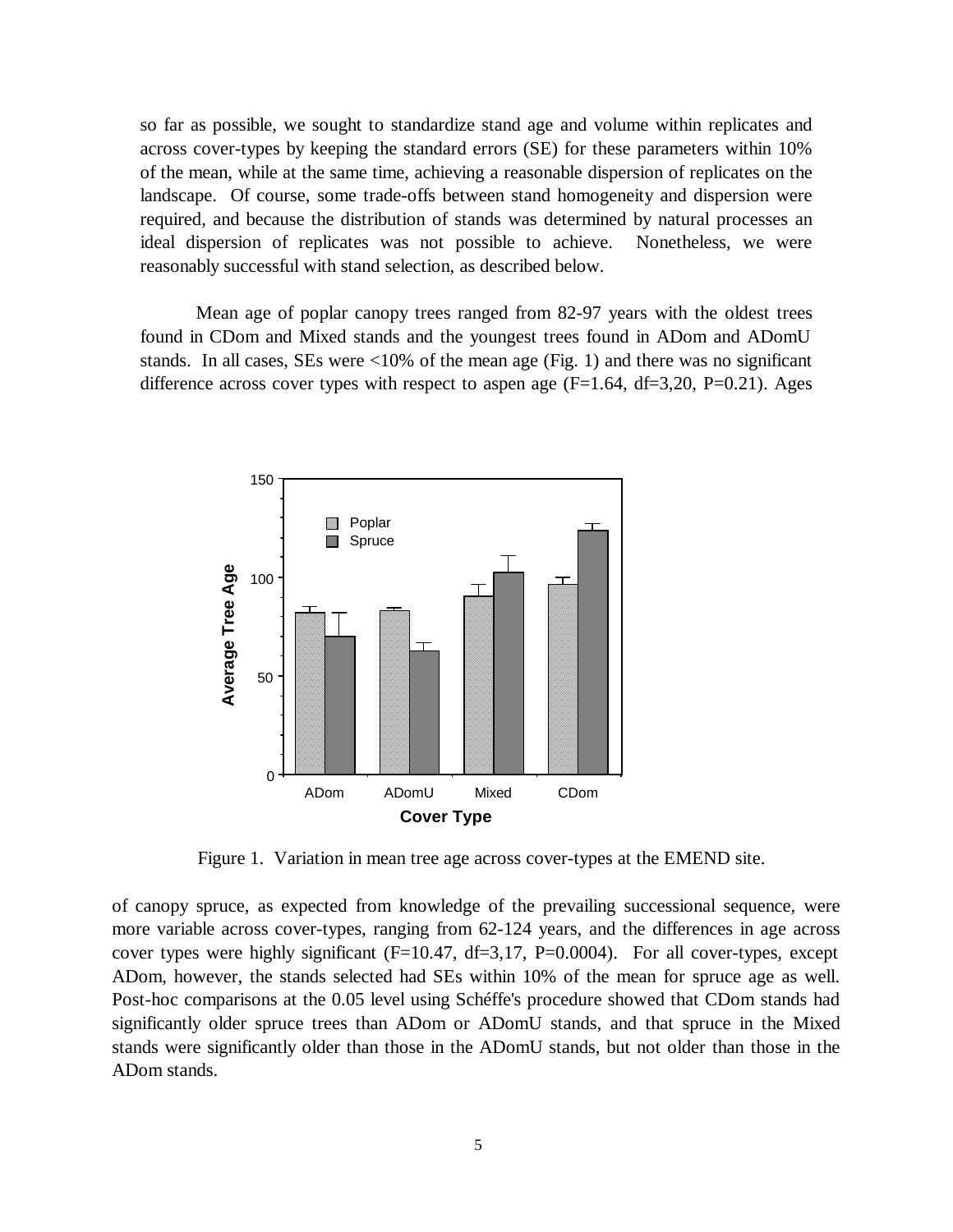

Figure 2. Variation across cover-types in the Volume Index (VI), calculated as described below in equation 1.

We did not calculate rigorous estimates of volume using taper equations for the data collected in 1997. Instead, we calculated a volume index (VI) based on the volume of untapered bole cylinders for plot trees. This index, which is a rough estimate proportional to volume/ha in our stands, was calculated as follows:

VI = HLC \* 
$$
(\pi ((DBH/2)^2) * 10^3
$$
 [1]

Although analysis of the data about VI pooled for all species shows that there are a significant differences in volume across the cover-types  $(F=3.42, df=3-22, P=0.035, Fig. 2)$ , no pair-wise, post-hoc comparisons showed significant differences according to Schéffe's procedure. Inspection of the data suggest that a 10-20% greater volume in CDom stands is characteristic of the forests in the area chosen for EMEND.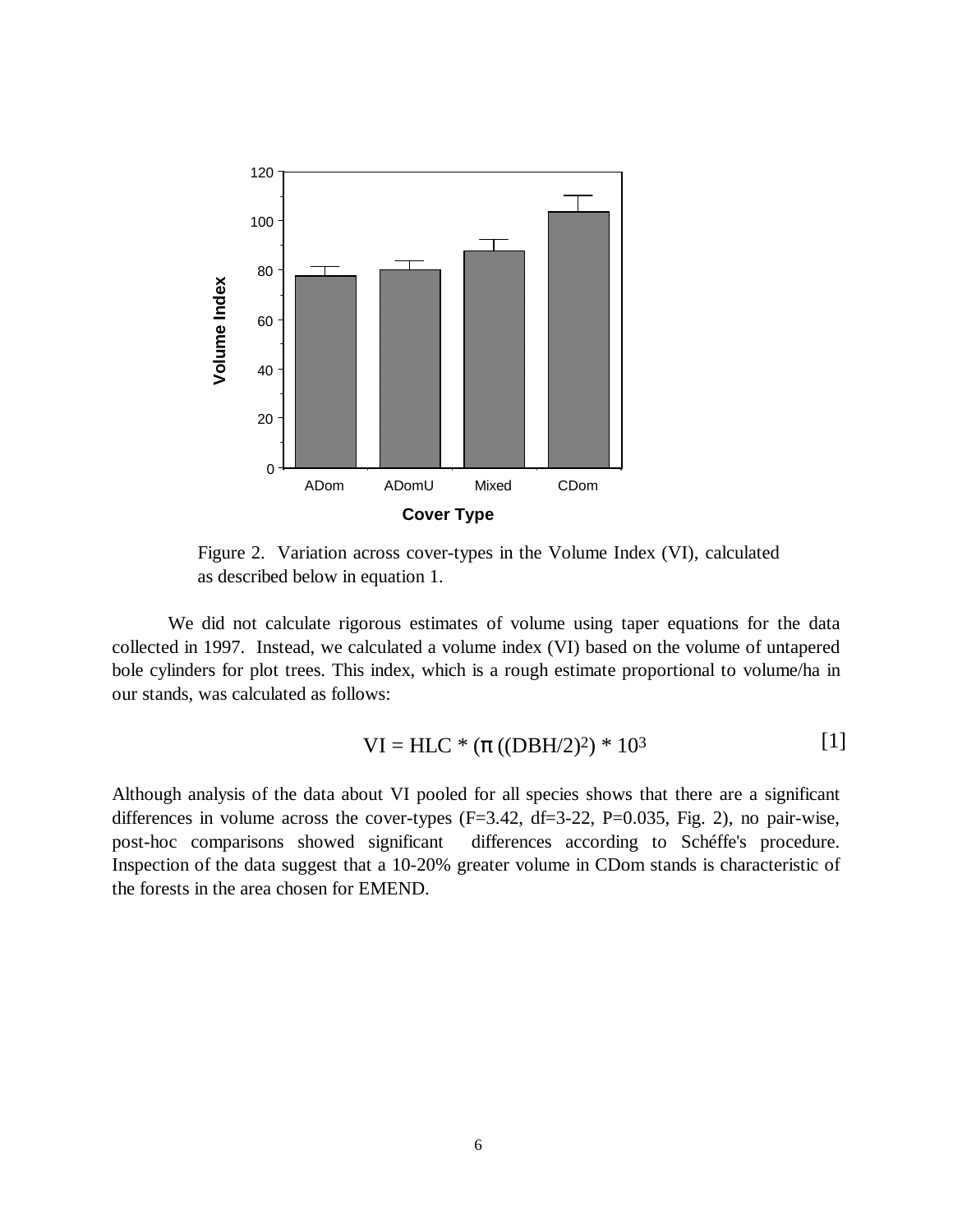

Figure 3. Variation in the Volume Index partitioned by the 4 cover-types used in the EMEND experiment.

When VI is partitioned between spruce and poplar, the results emphasize the "mixedwood" character of the forest at the EMEND site; there is clearly both hardwood and softwood volume in all stands (Fig. 3). Poplar volume increased significantly across the continuum of ADom to CDom stands (F=12.62, df=3, 21, P<0.0001). Application of Schéffe's procedure revealed that there was significantly more poplar volume in ADom stands than in Mixed or CDom stands, and in ADomU stands than in CDom stands. Spruce volume also increased significantly across the successional sequence  $(F=23.21, df=3, 21, P<0.0001)$ . However, post-hoc tests showed that all pairwise comparisons except Adom-AdomU differed significantly in spruce volume. In general, unstorey spruce were too small to be recorded in the mensurational data, given our 9 cm DBH cut-off for assessment of canopy features.

The above findings suggests that natural regeneration regimes follow two general routes established early in stand development. Along one route, (ADom-Mixed-CDom) stand conversion from hardwood to softwood is slow, with aspen dominated stand perpetuating themselves through several-many cycles of hardwood trees, and moving toward conifer dominance through a process that involves the spatial mosaic of a Mixed stand. If, however, sufficient spruce seed is present at the time of stand initiation, succession toward a CDom stand proceeds rapidly through a different route (ADom-ADomU-CDom). Mixedwood succession probably follows a continuum of sequences between these extremes, and retention of this variability through management may be crucial for maintaining the ecological integrity of this sort of northern forest.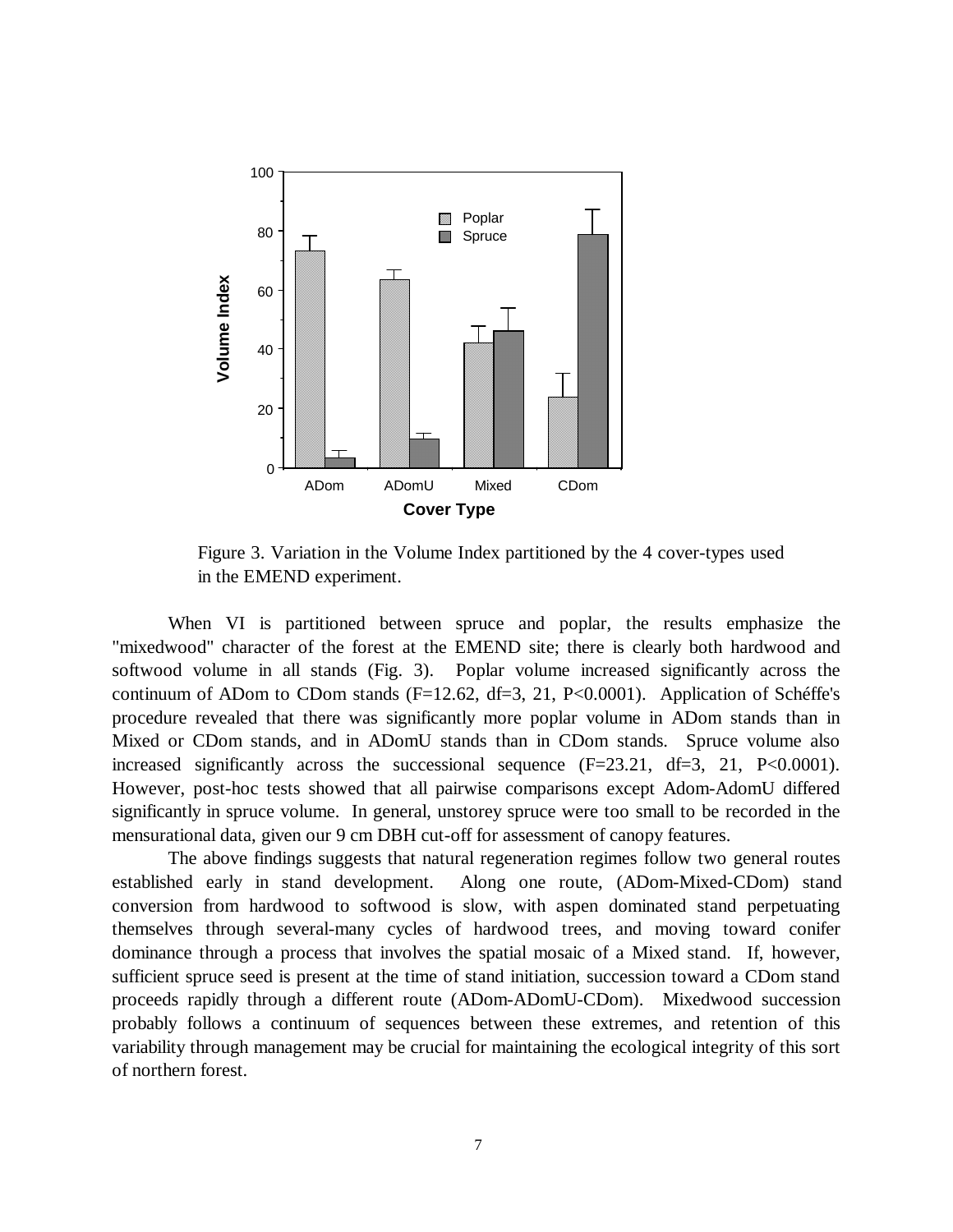#### *Evolution of the experimental design*

 The design of the EMEND experiment has evolved through three rather distinct phases (Spence *et al.* 1999b). During the winter of 1997-98, two blocks were cut to prescriptions outlined by phase 2. Inspection of the results and subsequent discussions among researchers, provincial foresters and forest industry personnel led to development of the phase 3 design, which has now been laid out on the ground. The advantages of this optimal impact design are fully discussed by Volney *et al.* (1999).

#### *Other initiatives*

During the month of August the Core Crew carried out ecosite classifications for a subset of these stands, chosen to assist with spatial aspects of blocking. They also conducted on-site tests of alternative protocols for collection of data about coarse woody debris (CWD), as good data about this component is regarded as essential to an experiment focused on the development and fate of residual structures after harvest and wildfire. In the context of work on CWD, the Core Crew collected detailed data about fuel loading from compartments initially designated for fire treatments in case spring burns might be possible in 1998. However, because of high-risk fire conditions in Spring 1998 and because there was extensive spatial reorganization of burn compartments subsequent to application of risk minimization criteria during winter 1997-98, no burns were conducted in 1998. Nonetheless, the data about fuel loading proved useful in planning the burns that are scheduled for 1999 and assisted us with the development of effective protocols employed by the Core Crew to collect pre-treatment data about CWD during 1998.

An EMEND project website was established during 1997 by Core Crew member Louis Morneau. It may be located at the following URL:

#### http://www.biology.ualberta.ca/emend/emend.html

The website is an effective tool for communication among EMEND workers and for communication between the project and other scientists who may be interested. The SFMN agreement prevents us from making the raw data available but some data summaries are posted along with more detailed descriptions of the project goals, design and personnel. Although Mr. Morneau has become an EMEND MSc student sponsored by an NSERC-Industrial Fellowship and under the supervision of Drs. John Spence (UA) and Jan Volney (CFS), he continues to fill the role of EMEND Webmaster.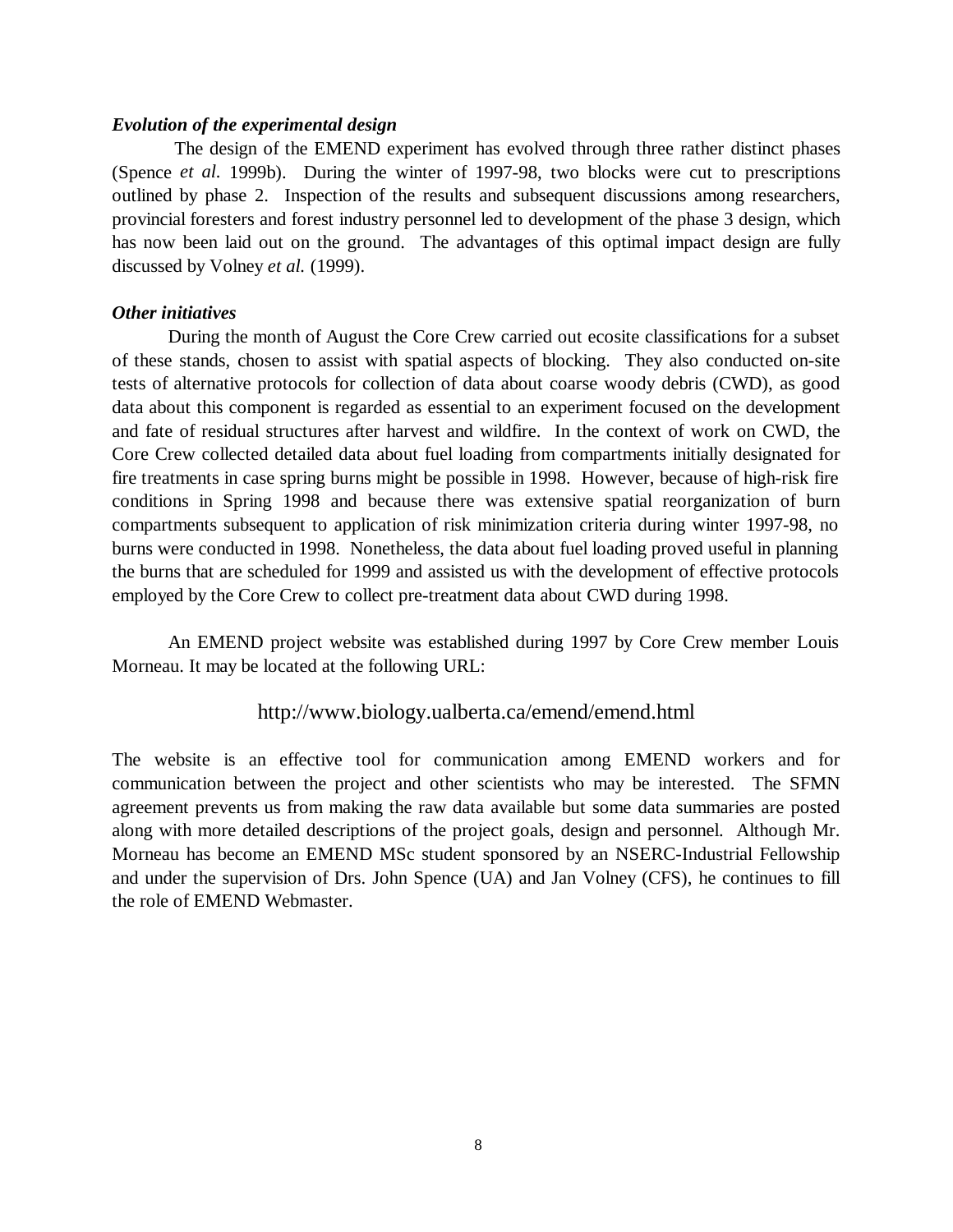#### **Year 2 (1998-99)**

#### *Core research activities*

 Between May and August 1998 an 8-person Core Crew, once again led by Project Coordinator Lisa Cuthbertson, carried out research activities at the EMEND site. In order to collect the full range of pre-treatment data desired, a 4-person Core Crew remained at the EMEND site collecting data during September and October. The \$15K investment from the SFMN was used to pay the summer salaries of *c.* 2.4 of the Core Crew. Our industrial partners met the other direct expenses associated with core research activity during 1998-99; these amounted to >\$165K.

In addition to the Core Crew, >70 researchers and their assistants used the EMEND camp facilities during the past summer. Fifteen of these people (those identified as Core Crew, plus D. Langor, V. Lieffers, E. Macdonald, D. Sidders, J. Spence, J. Volney and M. Weber) contributed mainly or significantly to the experiment-wide research activities of the Core Crew. The remaining researchers fall mainly into category 2, as explained above. When considering the extent of SFMN investment in EMEND, it must be remembered that our partners bear the full camp costs of researchers in category 2; these are \$75-90/person-day, depending on the number of people in camp.

In addition to the experiment-wide research activities outlined below, the Core Crew provided significant assistance to researchers in category 2 in the following ways during 1998:

- periodic collection and sorting of samples for studies of biodiversity;
- assistance with compartment-specific assessments of forest health;
- collection of material for studies of forest genetics;
- pre-burn collection about fuel loading essential for fire studies;
- descriptions of soils across the entire EMEND landscape; and
- erection of meteorological towers and equipment.

These duties and the data that resulted will not be further discussed in this interim report, but will be reflected in the subsequent reports of researchers working in category 2, and in the overall EMEND summaries. The important point is that the Core Crew has played a significant role in providing direct and efficient research assistance to scientists in category 2, and in so doing, have contributed to the integration of work at the EMEND site.

The experiment-wide work conducted by the Core Crew during the past summer included establishing access routes to each compartment through a series of "baselines" and laying out and mapping the two residual ellipses to be left in each harvested compartment under the phase 3 design (see Volney *et al.* 1999). In addition, 600 permanent 40 x 2 m strip plots were established (6 per compartment) and data about mensurational characteristics and coarse woody material were collected between May and August. The size of strip plots was altered in 1998 to best sample harvested blocks, which are now patterned with 5m machine corridors between 15m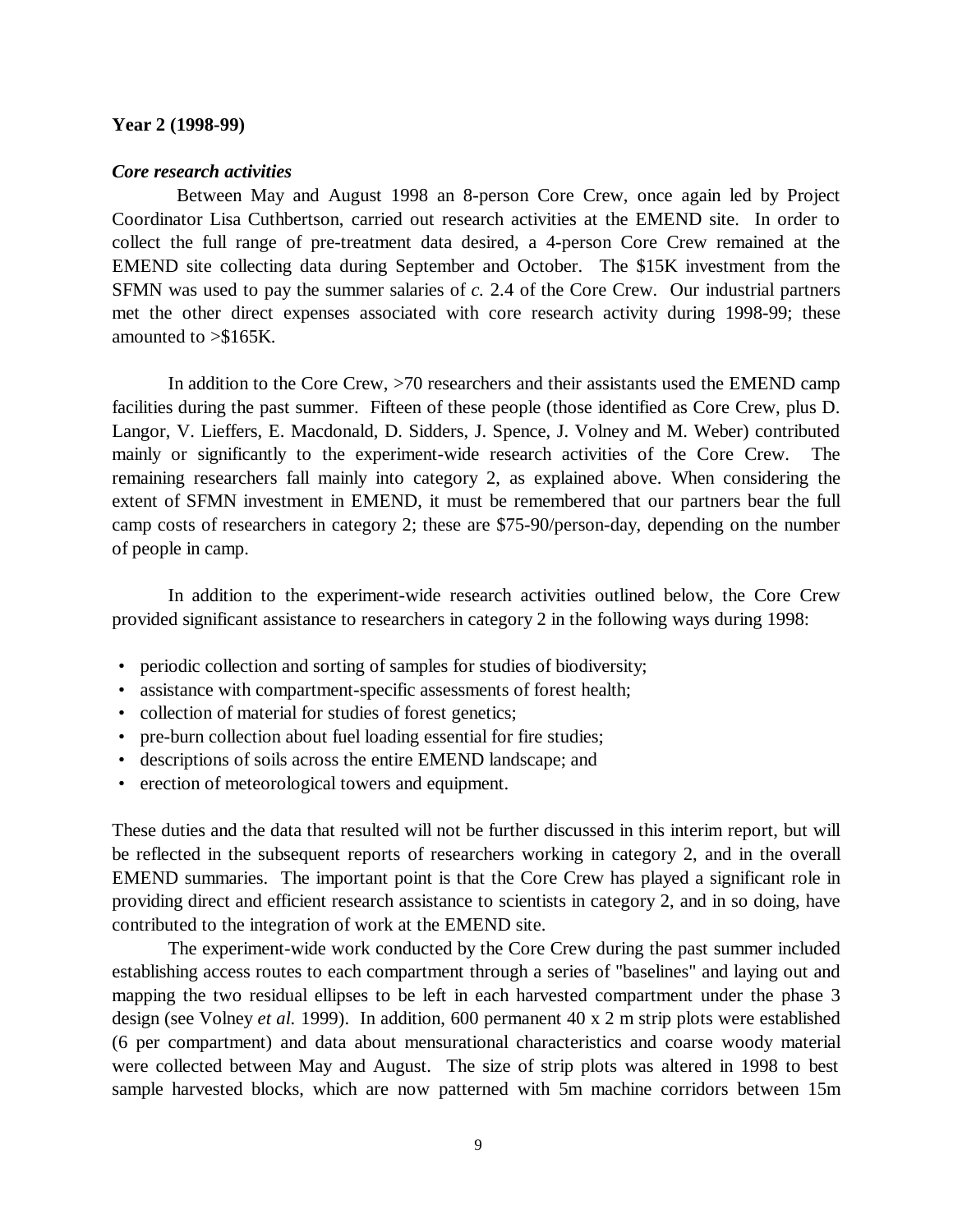thinned strips. Plots are oriented at 90° to the grain of the harvesting so that each plot samples exactly two completely harvested machine corridors and two thinned strips. The Core Crew also made regular collections of epigaeic arthropods and flying insects from all stands to serve as pretreatment data for an experiment-wide analysis of treatment effects. Data about the biomass and composition of shrub understory and about site classifications were collected during September and October. All strip plots and ellipses were located with GPS and a permanent record of location was established.

We emphasize that the above work is essential to the long-term *research* objectives in the EMEND experiment. Although we refer to this team as the "Core Crew", it represents serious misunderstanding to equate the experiment-wide research strictly with non-research infrastructure activity.

During the period November 1998 - March 1999, Chad Grekul was hired to replace Lisa Cuthbertson as Project Coordinator. Ms. Cuthbertson resigned at the end of the year to take up a graduate program at EMEND, sponsored by an NSERC-Industrial Fellowship and under the supervision of Drs. Ellen Macdonald (UA) and Ken Mallett (CFS). Two core crew members, Alyssa Bradley and Tom Patochka, worked with us over the winter to mount and analyze tree core data from the 600 EMEND plots and to enter and check the experiment wide data. Reliable SAS databases for much of the pre-treatment data are now established. Ms. Bradley will stay on, through December 1999 and beyond, depending on availability of funding, as the Data Manager for EMEND. Such full-time assistance is required if the experiment-wide data are to be organized and analysed in a timely manner.

#### *Preliminary analysis of mensurational data*

For the purposes of this report we have undertaken an analysis of the basic mensurational data collected by the Core Crew during 1998. These analyses permit us to elaborate the comparison of cover types for the pre-cut EMEND forest, and to check whether we've actually met reasonable goals in site selection. For these preliminary analyses we've considered three response variables: Number of living stems (NLS), Total plot volume (TPV) and Plot basal area (PBA). The ALFS taper equations for NW Alberta (Huang 1994) were applied to estimate actual plot volumes.

We first subjected each of the response variables to ANOVA with the main effects of Treatment [harvest (5 levels), burn (3 levels), uncut check (1 level)], Cover-type and Replicate in the model (Table 1). The results are generally comforting, although because of some ambiguities about coding in the data base, 13 plots were omitted in the analyses presented here; these problems will be corrected by plot visits during the upcoming summer. For all three variables, there are strongly significant effects of Cover-type, however, there are no statistically significant effects of Treatment. Thus, it appears that the allocation of Treatments to compartments within Replicates, which could not be strictly randomized because of pragmatic considerations about fire control, can be safely treated as randomized in subsequent analyses of the EMEND data. The analyses reveal a significant effect of Replicate for NLS but no other systematic variation.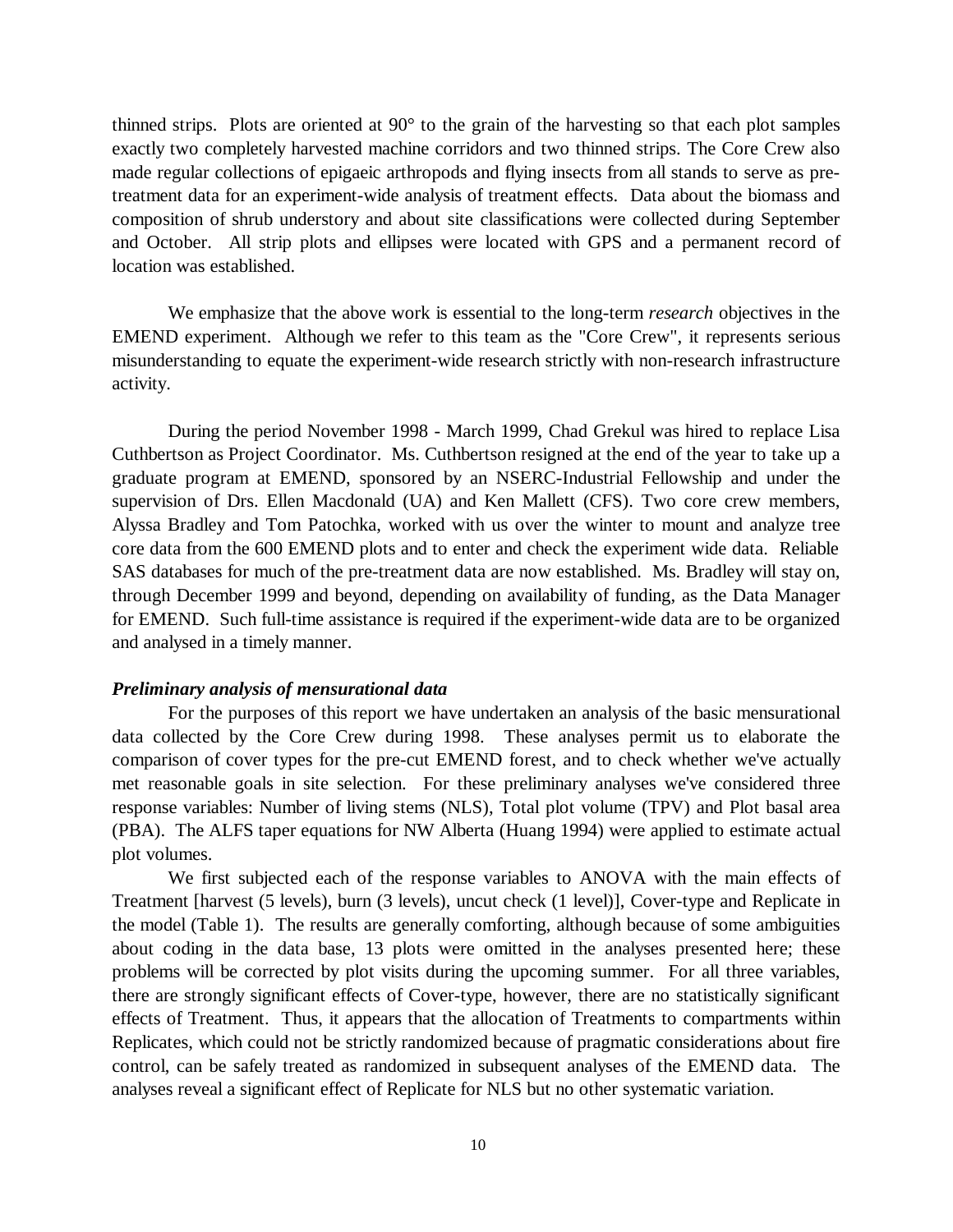Table 1. Results of GLM ANOVA for three mensurational variables. Note all F-values calculated using a denominator mean square with 574 df. Ranges are given on a per plot (i.e., 80 sq-m) basis. Thus, to convert to a per hectare estimate, multiply by 125.

| Variable & Effect        | <b>Range of Plot Means</b> | F     | df             | P      |
|--------------------------|----------------------------|-------|----------------|--------|
| No. Living Stems         |                            |       |                |        |
| Treatment                | 7.13-8.59                  | 1.52  | 8              | 0.146  |
| Cover-Type               | 6.24-10.50                 | 28.16 | 3              | 0.0001 |
| Replicate                | 6.03-9.04                  | 22.17 | $\overline{2}$ | 0.0001 |
| Plot Basal Area          |                            |       |                |        |
| Treatment                | 0.324-0.383                | 0.51  | 8              | 0.845  |
| Cover-Type               | 0.292-0.372                | 11.92 | 3              | 0.0001 |
| Replicate                | 0.329-0.367                | 1.95  | $\overline{2}$ | 0.14   |
| <b>Total Plot Volume</b> |                            |       |                |        |
| Treatment                | 2.947-3.549                | 0.52  | 8              | 0.849  |
| Cover-Type               | 2.627-3.601                | 7.26  | 3              | 0.0001 |
| Replicate                | 3.202-3.530                | 2.27  | $\overline{2}$ | 0.104  |

Differences in stand density among cover-types were driven primarily by a nearly 40% greater number of stems per plot in ADomU stands, as compared to the other cover types (Fig. 4). There could be significant block effects in response to the EMEND treatments based on this pre-cut difference in stand density, but fortunately, these can be partitioned in the blocked design. Standard errors in NLS within cover-types is less than 10% of the mean in all cases.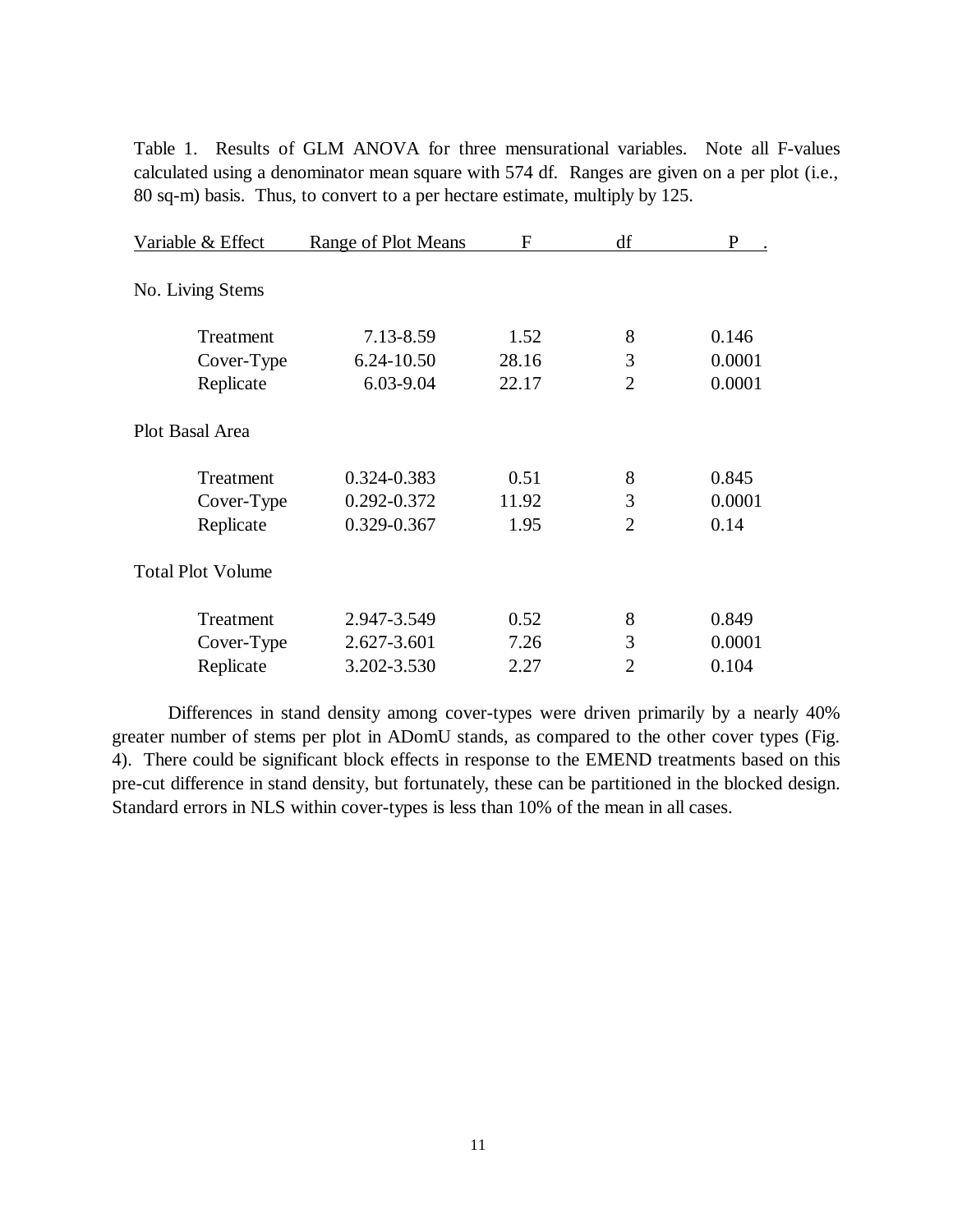

Figure 4. Variation in number of living stems per plot across cover-types.

The more accurate volume estimation procedures employed with the 1998 data (Fig. 5) present a rather different picture from the data based on VI plotted from 1997 (Fig. 2). The compartment specific data from last year suggest that the significant differences in volume across cover-type flow mainly from somewhat lower mean volumes in the ADom stands. This same rather simple trend is mirrored in the data about plot basal area (Fig. 6), corroborating our hypothesis that ADom stands are younger and not fully developed, perhaps still growing to meet the self-thinning equilibrium. Understanding these relationships is central to a knowledge of carbon dynamics in these stands. Standard errors for both TPV and PBA are within 10% of the means for each cover-type.



Figure 5. Plot volumes across the cover-types based on the EMEND plots.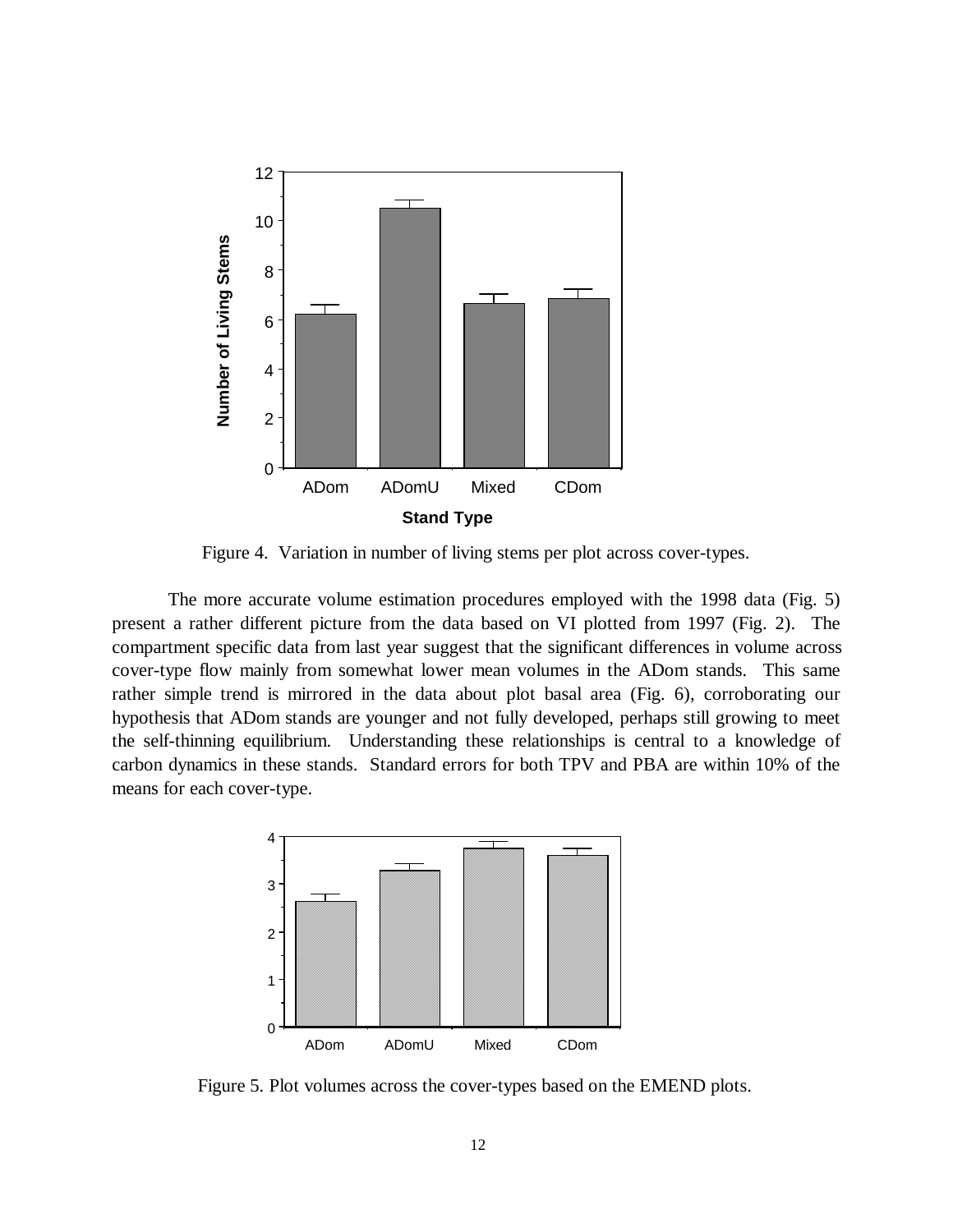

Figure 6. Plot mean basal areas across the cover-types based on the EMEND plots.

A total of eight tree species were recorded on the EMEND plots, including three deciduous species (*Populus tremuloides, P. balsamifera* and *Betula papyrifera*) and 5 conifers (*Abies balsamea, Larix laricina, Picea glauca,*

*Picea mariana* and *Pinus contorta*). All but the two poplars and two spruces are minor elements, rarely accounting for more than 2% of the trees encountered in any stand (Fig. 7). Clearly, as also seen in the data from 1997, the proportion of white spruce increases steadily and that of trembling aspen fall across the sequence ADom-ADomU-Mixed-CDom. Interestingly, the proportion of balsam poplar in the deciduous component of these stands also falls across this successional sequence. Furthermore, black spruce was entirely absent from compartments in the ADomU stands, suggesting that these afford generally drier sites on the EMEND landscape.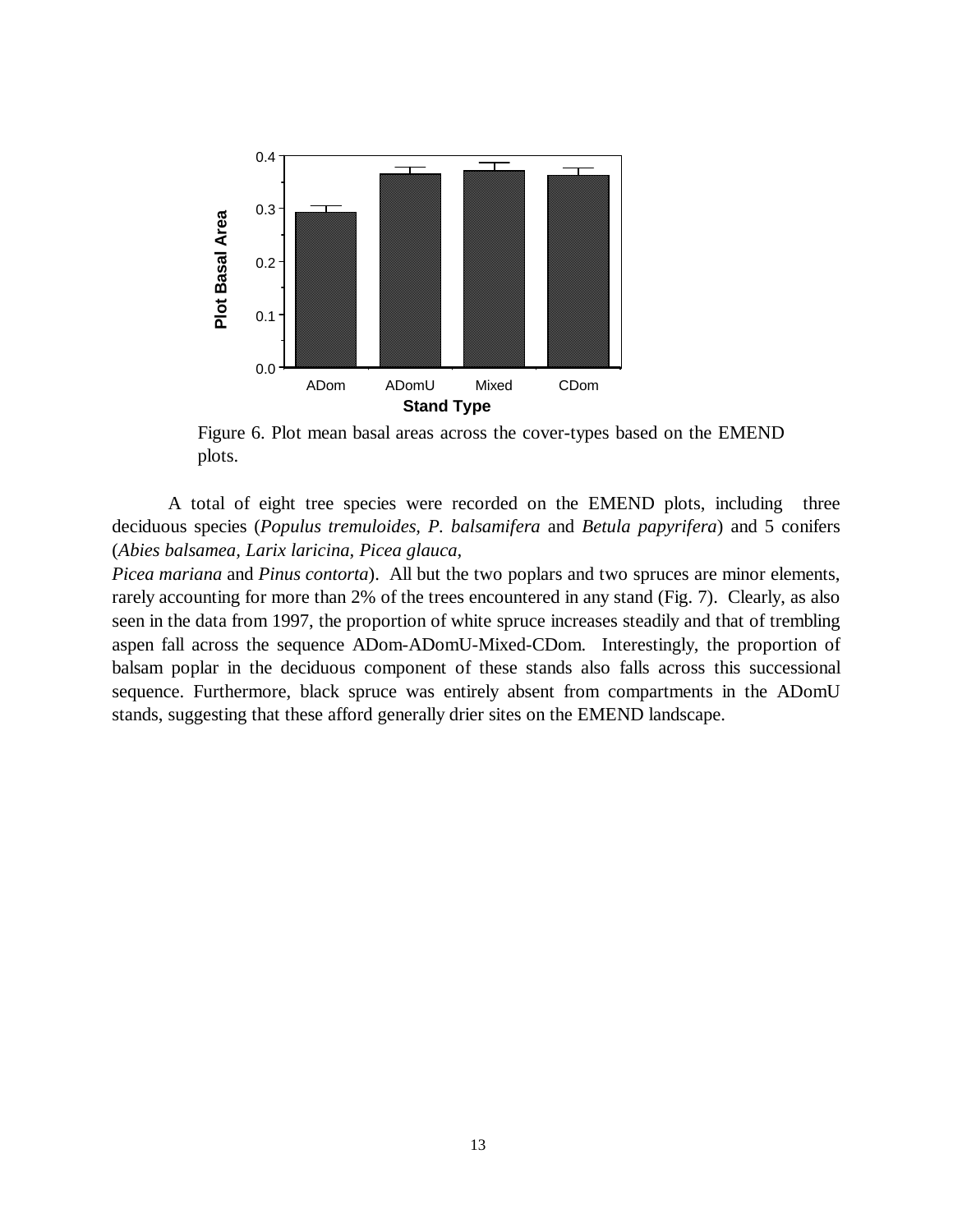

Figure 7. Percentage of living stems partitioned by species across the EMEND cover types.

A partition of volume by species shows a similar pattern across cover-types (Fig. 8). The only notable differences from the pattern based on number of stems is that the volume accounted for by black spruce and the 'other' category is less significant, except perhaps in the Mixed stands. However, even in the Mixed cover-type these two strata account for only about 5% of the overall volume. The contribution of trembling aspen to stand volume is somewhat more significant in CDom stands.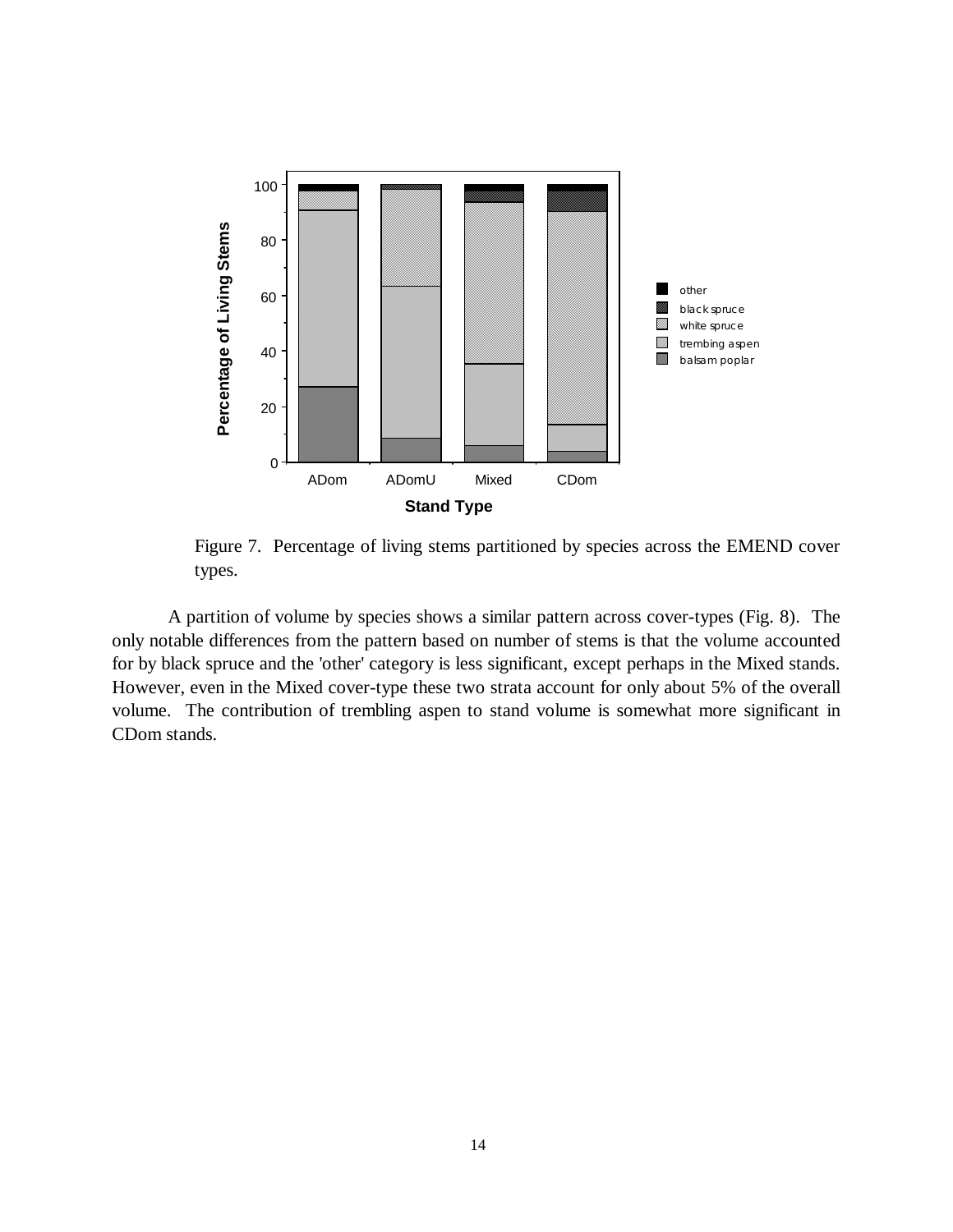

Figure 8. Percentage of volume partitioned by tree species across the EMEND cover types.

## **MANAGEMENT APPLICATIONS**

Because no post-treatment data had been collected by 31 March 1999, we have no basis for making management recommendations in this interim report that flow from analysis of the EMEND experiment itself. The past two years have been invested in designing and establishing the large-scale field experiment central to the EMEND project and in building a multi-disciplinary research team. We have endeavored to set the experiment out as carefully as possible so that it may be of long-term, lasting value. We sought explicitly to establish replicates that are as homogenous as possible, with respect to the stand features of direct interest to foresters. Given the large variance that characterizes the boreal forest, even in NW Alberta, one year was absorbed simply selecting sites and a second field season was required to collect a full range of pretreatment data. The data presented in this report suggest that interpretation of the experiment will not be unduly confounded by features not considered in the design. Thus, we hold that results of the EMEND experiment will be valuable for managers.

The pre-treatment and stand selection data presented in this report help to define the general character of the mixedwood forest in NW Alberta. They suggest that most stands follow one of two main successional routes after establishment, either ADom-ADomU-CDom or ADom-Mixed-CDom. The initial post-treatment data, to be collected over the next 2-3 years, will reveal how stands can be best harvested and regenerated to move them onto one or the other pathway.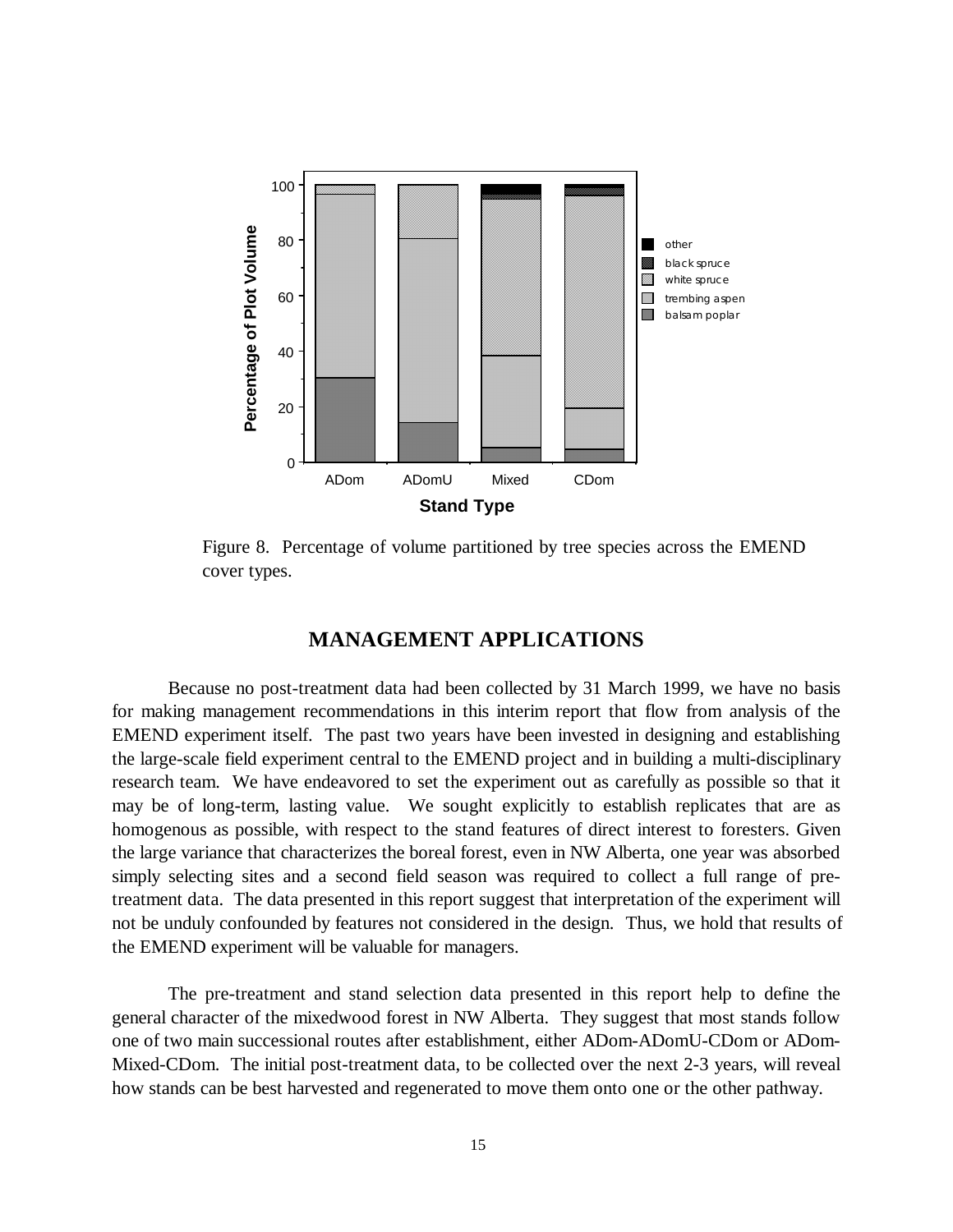The data presesented in this report are valuable in an of themselves. For example, CANFOR has been using our mensurational data to check on their coarser estimates of stand volumes based on timber cruise data. Some discrepancies have been noted and over the next year we will be trying to get to the bottom of these. Comparing the mensurational data together with data collected by FERIC during the experimental harvests should allow us to resolve the matter; *i.e.*, we can check our estimates of what was there against what actually came off the land during harvest. Thus, even the early pre-treatment data will have implications for managers in allowing us to better judge the quality of volume estimation as presently employed by industrial foresters.

### **CONCLUSIONS**

Unlike much research in forestry, the EMEND project developed through an intimate interaction between foresters and researchers explicitly managed to provide long-term focus relevant to industrial planning. The experiment wide research work conducted by the Core Crew is crucial to the success of the EMEND project. The experiment-wide data about forest state, growth and productivity will connect the experiment to the central currencies of the forest industry. No management optimization is possible for any land base without simultaneous knowledge of both traditional and new data. To the extent that forestry is a long-term enterprise, a legacy of carefully collected data about forest responses to various management regimes under controlled, experimental conditions is certain to be valuable. Such data are uncommon at least partly because research priorities are driven by short term 'product oriented' objectives. The significance of long term, multi-disciplinary projects like EMEND cannot be properly evaluated until the data are in, but we judge the probable significance to be great.

#### **REFERENCES**

- Huang, S. 1994. Ecologically based individual tree volume estimation for major Alberta tree species. Report #1, Individual tree volume estimation procedures for Alberta: Methods of formulation and statistical foundations. Alberta Environmental Protection, Edmonton.
- Spence, JR, CM Buddle, K Gandhi, DW Langor, WJA Volney, HEJ Hammond & GR Pohl. 1999a. Invertebrate biodiversity, forestry and emulation of natural disturbance: a downto-earth perspective. Gen. Tech. Rep. PNW-GTR-XXX (*Pacific Northwest Forest and Rangeland Soil Organism Symposium*). USDA Forest Service, Pacific Northwest Research Station, Portland, OR., *in press* .
- Spence, JR, WJA Volney, VJ Lieffers, MG Weber, SA Luchkow & TW Vinge. 1999b. The Alberta EMEND project: Recipe and cooks' argument. In: Veeman *et al.*, eds, *Science and Practice: Sustaining the Boreal Forest*, SFM Network, 14-17 Feb 99, Edmonton. pp. 583-590.